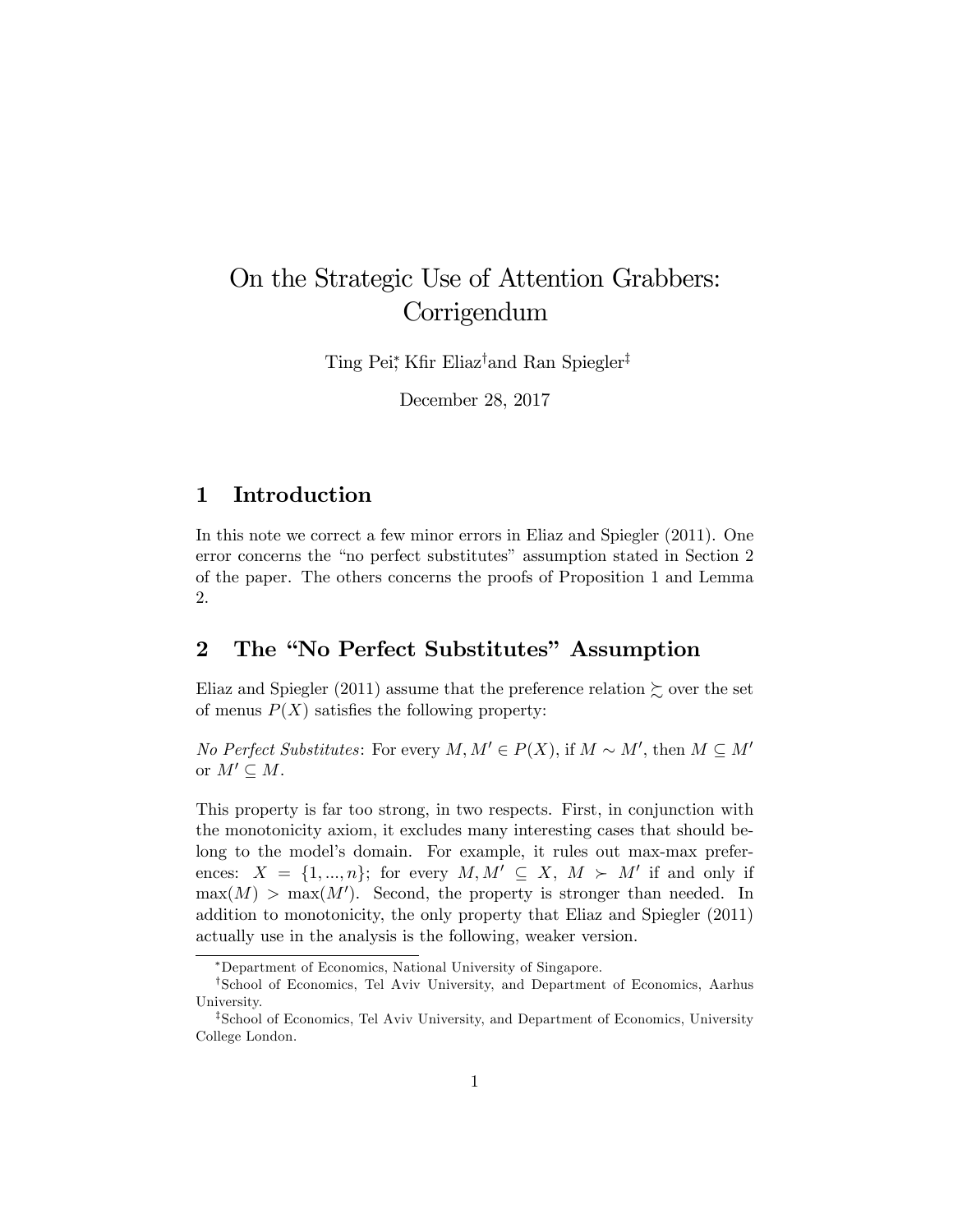Unique Minimal Equivalent Subset: For every menu  $M \in P(X)$  and every  $M', M'' \subseteq M$ , if  $M' \sim M''$  then  $M' \subseteq M''$  or  $M'' \subseteq M'$ .

This axiom means that every menu  $M$  has a unique minimal preferenceequivalent (weak) subset, and that is denoted  $L(M)$ . In other words, every menu can be unambiguously partitioned into a subset of preference-relevant alternatives  $L(M)$  and a subset of pure attention grabbers  $M - L(M)$ . This is the property that Eliaz and Spiegler (2011) rely on in the analysis.

Thus, the no-perfect-substitutes property was overly strong, both in terms of prior motivation and in terms of what is actually needed for the analysis. It was a misguided attempt to provide a "foundation" for the property that every menu can be unambiguously partitioned into relevant alternatives and pure attention grabbers.

We do not think that a sensible alternative foundation is feasible. To see why, consider a behavioral model that plausibly governs  $\succeq$  - namely, the <sup>"</sup>preference for flexibility" representation due to Kreps (1979). Specifically, assume a finite collection of states  $\{1, ..., K\}$ , and associate with each state k a strict primitive preference relation  $\gt_k$  over X. The set of top elements in  $M$  according to the  $K$  primitive preference relations is

$$
T(M) = \{ x \in M \mid x \succ_k y \text{ for all } y \in M - \{x\} \text{ and some } k = 1, ..., K \}
$$

According to Kreps's representation,  $M \sim T(M)$ . The reason is that the consumer does not expect to choose any element in  $M-T(M)$  in any state, and therefore these elements are irrelevant for his evaluation of the menu.

Given the Krepsian representation, an indifference between two menus  $M' \sim M''$  can arise from two scenarios. First, it is possible that  $T(M') =$  $T(M'')$ , yet M' or M'' contain additional, dominated elements. This type of indifference falls within the scope of the model of Eliaz and Spiegler  $(2011)$  - the dominated alternatives are irrelevant in terms of the consumer's preferences, but they may function as pure attention grabbers. The second scenario is that  $T(M') \neq T(M'')$  (so that the indifference follows from the fact that the subjective probabilities of the states and the utility function over  $X$  are such that the expected utility from each menu is the same). This type of indifference is "non-generic" in the sense that slight perturbation of the utility functions that represent the primitive preference relation would break the indifference. It is this type of indifference that Eliaz and Spiegler (2011) attempted to rule out. However, because it is ultimately a genericity assumption, it is unlikely to be captured by a convincing behavioral axiom.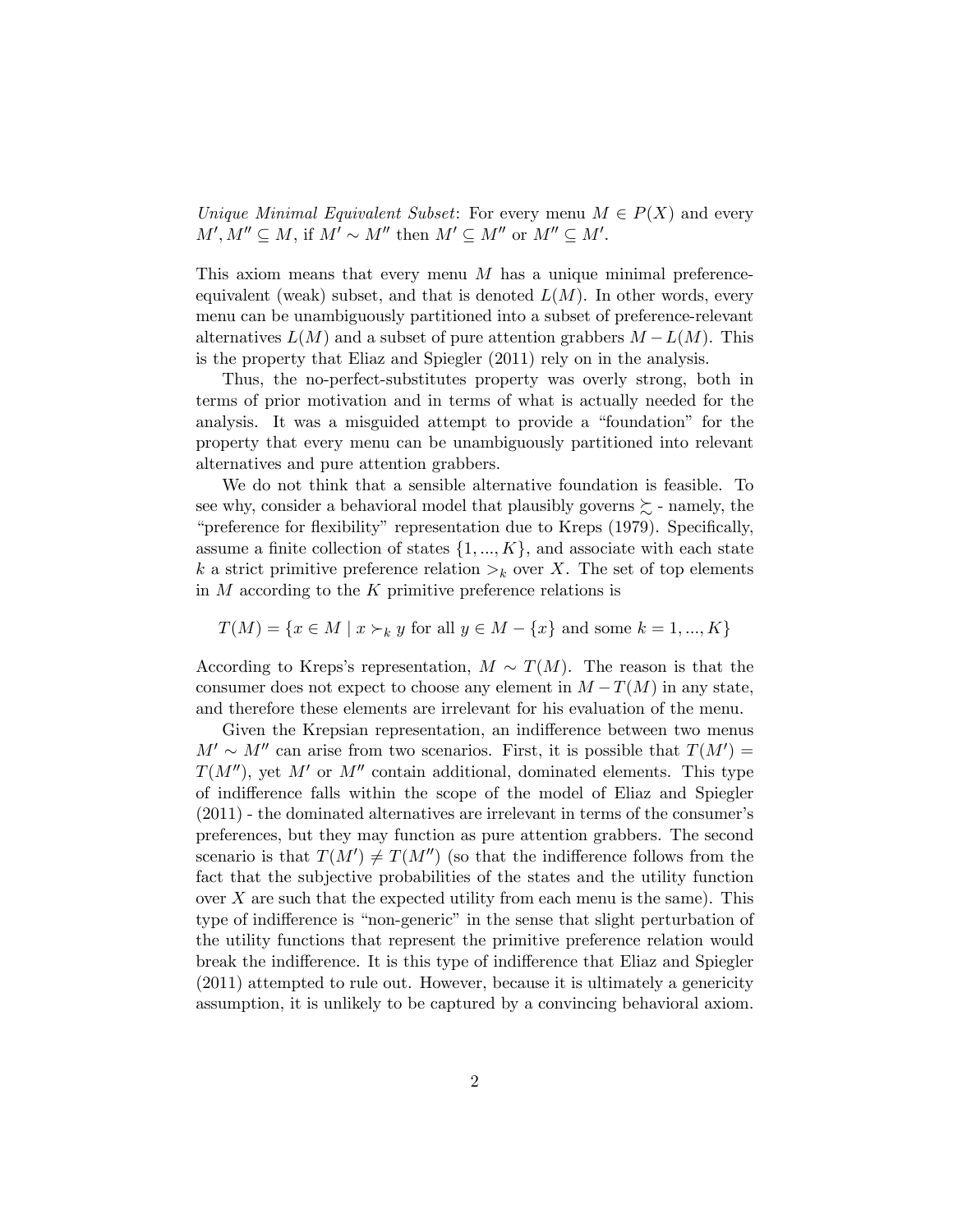#### 3 The Proofs of Proposition 1 and Lemma 2

The proof of part  $(ii)$  of Proposition 1 in Eliaz and Spiegler  $(2011)$  contains an error because the inequality that tests the profitability of the deviation from  $M_*$  to  $M^*$  misses a term. However, it is easy to fix the error by considering a deviation to  $M_* \cup M^*$  instead.

Another error is in the proof of Lemma 2, which takes it for granted that if  $M^*$  is in the support of the equilibrium strategy, it cannot beat any other menu in the support. Of course, this claim requires proof. As it happens, the claim can be proven in Section 2, as part of the general analysis, using the same (corrected) argument as in the proof of part  $(ii)$  of Proposition 1.

The following is a restatement of Proposition 1 and its proof, which fixes the proof of part  $(ii)$  and adds a third part that closes the gap in Lemma 2.

**Proposition 1** Let  $\sigma$  be a symmetric Nash equilibrium strategy. Then: (i)  $\beta_{\sigma}(M^*) \in (0,1)$ ; (ii) There exists  $M \in S(\sigma)$  such that  $M^* \subset M$ ; (iii) If  $M^* \in S(\sigma)$ , then  $M^*$  beats no other menu in  $S(\sigma)$ .

**Proof.** (i) Suppose that  $\beta_{\sigma}(M^*) = 0$ . Consider a menu  $M \in S(\sigma)$  such that  $M' \succeq M$  for all  $M' \in S(\sigma)$ . Then, M beats no menu in  $S(\sigma)$ . Therefore, M generates a market share of at most  $\frac{1}{2}$ . If a firm deviates from M to X, the deviation is profitable. By (A2), it raises the firm's market share from  $\frac{1}{2}$  to 1, whereas by (A3), it changes its cost by  $c(X) - c(M) < \frac{1}{2}$  $\frac{1}{2}$ . Now suppose that  $\beta_{\sigma}(M^*) = 1$ . Since  $M^*$  is the (unique) least costly menu M such that  $M \sim M^*$ , each firm must offer  $M^*$  with probability one. By (A1) and (A4), there exists a menu M' such that M' is less costly than  $M^*$  and  $M^*$  does not beat  $M'$ , it is profitable for a firm to deviate to  $M'$ . It follows that  $\beta_{\sigma}(M^*) \in (0,1).$ 

(*ii*) Assume the contrary. By (*i*),  $\beta_{\sigma}(M^*) > 0$ , hence  $\beta_{\sigma}(M^*) = \sigma(M^*)$ . Thus,  $M^* \in S(\sigma)$ . Let  $\mathcal{M}_1$  denote the set of menus in  $S(\sigma)$  that  $M^*$  beats, and let  $\mathcal{M}_0$  denote the set of menus  $M \in S(\sigma)$  for which  $M^* \succ M$  yet  $M^*$ does not beat M. Recall that all menus are weakly worse than  $M^*$ , hence, the set  $\mathcal{M}_0 \cup \mathcal{M}_1$  includes all the menus other than  $M^*$ .

Suppose  $\mathcal{M}_1$  is empty. Then  $M^*$  generates a payoff of  $\frac{1}{2} - c(M^*)$ . Let  $\tilde{M} \in S(\sigma)$  be a  $\succsim$ -maximal menu in  $\mathcal{M}_0$ . By (A1),  $c(L(\tilde{M})) < c(M^*)$ . Moreover, by the definition of the beating relation, no menu in  $S(\sigma)$  beats  $L(M)$ . Therefore, if a firm deviated to  $L(M)$ , it would generate a market share of at least  $\frac{1}{2}$  while costing less than  $c(M^*)$ , hence the deviation would be profitable, a contradiction.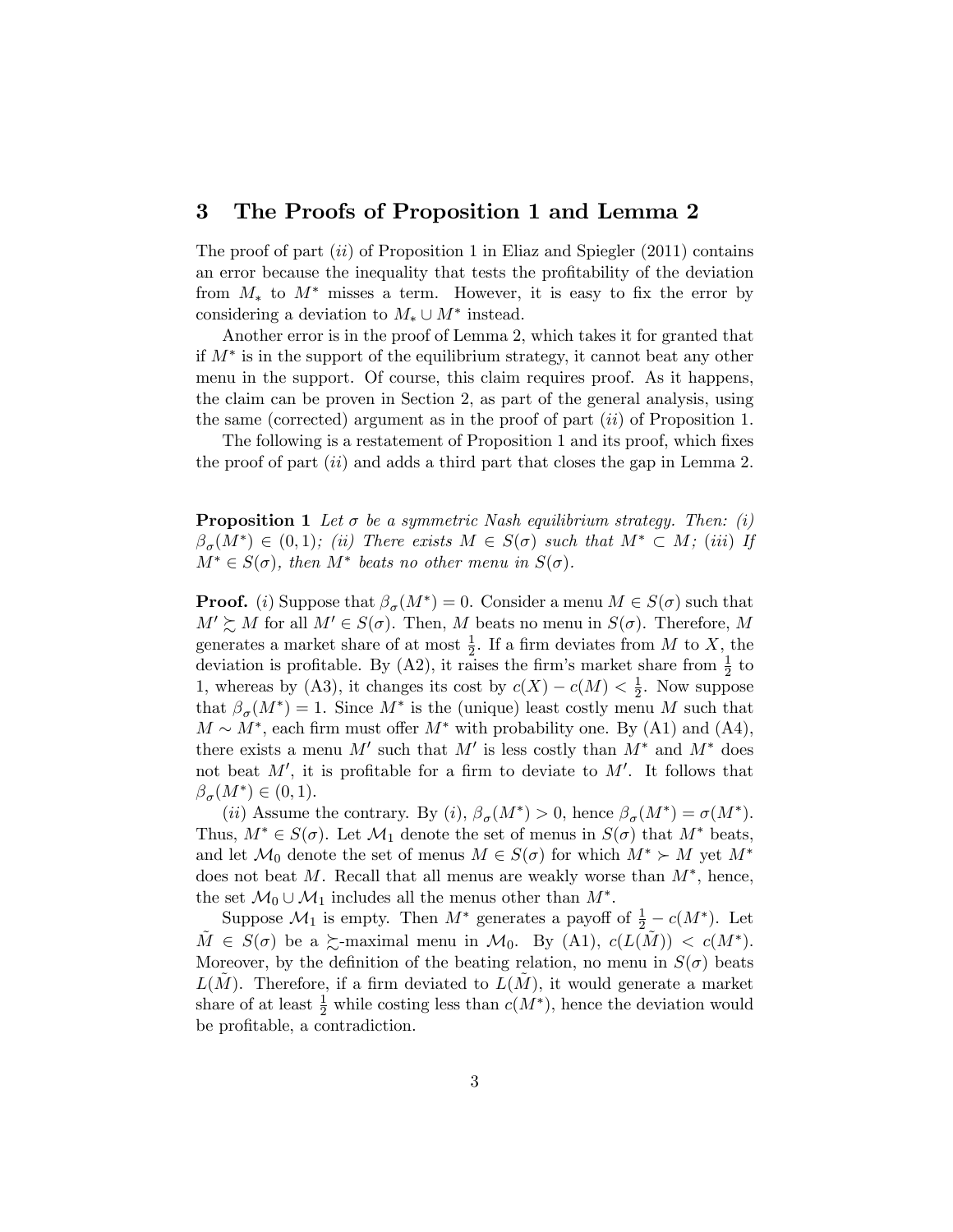Now suppose  $\mathcal{M}_1$  is non-empty. Let  $M_*$  denote some  $\succsim$ -minimal menu in  $\mathcal{M}_1$ . Thus,  $M_*$  does not beat any menu in  $\mathcal{M}_1$ . Suppose that a firm deviates from  $M_*$  to  $M_* \cup M^*$ . This deviation is unprofitable only if the following inequality holds:

$$
\frac{1}{2}\sigma(M^*) + \frac{1}{2}\sum_{M \in \mathcal{M}_1} \sigma(M) - c(M_* \cup M^*) + c(M_*) \le 0
$$

By the assumption of costs are additive,

$$
c(M_* \cup M^*) = c(M_*) + c(M^*) - c(M_* \cap M^*) \leq c(M_*) + c(M^*)
$$

This leads to the following necessary condition for the unprofitability of deviating from  $M_*$  to  $M_* \cup M^*$ :

$$
\frac{1}{2}\sigma(M^*) + \frac{1}{2}\sum_{M \in \mathcal{M}_1} \sigma(M) - c(M^*) \le 0
$$

Now suppose that a firm deviates from  $M^*$  to X. By (A2), this deviation is unprofitable only if the following inequality holds:

$$
\frac{1}{2} \sum_{M \in \mathcal{M}_0} \sigma(M) - c(X) + c(M^*) \le 0
$$

Note that  $S(\sigma) = \{M^*\}\cup \mathcal{M}_0 \cup \mathcal{M}_1$ . Therefore, combining the final pair of inequalities, we obtain

$$
\frac{1}{2} \le c(X)
$$

in contradiction to the assumption that  $c(X) < \frac{1}{2}$  $rac{1}{2}$ .

(*iii*) Assume the contrary - i.e.,  $M^* \in S(\sigma)$  and  $\mathcal{M}_1$  is non-empty. The proof proceeds exactly like the proof of part  $(ii)$  - i.e. showing that either a deviation from  $M^*$  to X or from  $M_*$  to  $M_* \cup M^*$  must be profitable.

## 4 Typo in Proof of Proposition 4

In the paper, the elements  $y^*(x)$  and  $y_*(x)$  should be redefined as the largest and smallest elements in X that belong to  $I(x)$ . However, the proof later implicitly takes it for granted that these elements belong to  $\cup_{M\in\mathcal{M}}B_{\sigma}(M)$ . Therefore,  $y^*(x)$  and  $y_*(x)$  should be redefined as the largest and smallest elements in  $\cup_{M\in\mathcal{M}}B_{\sigma}(M)$  that belong to  $I(x)$ .